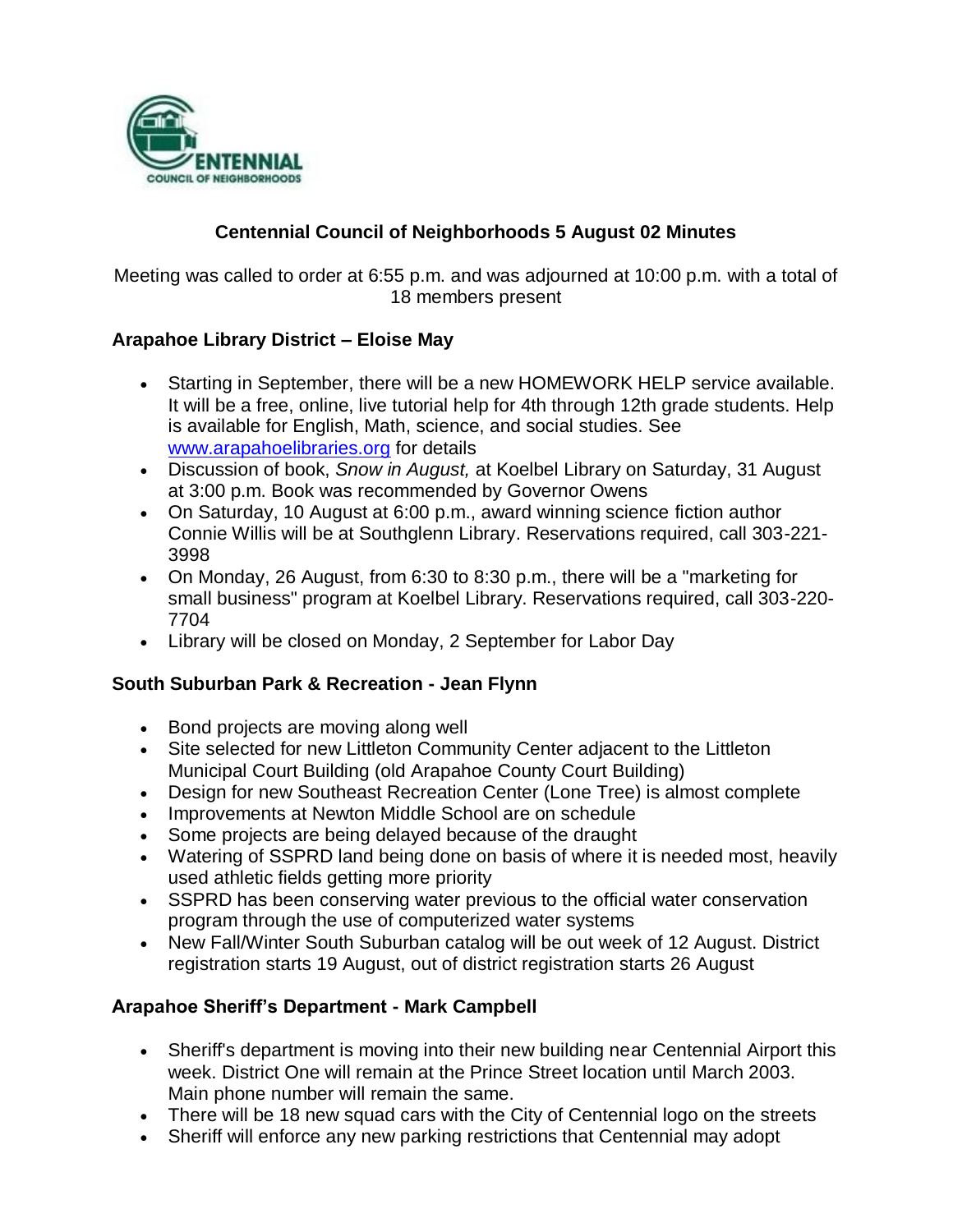### **City of Centennial – Mayor - Randy Pye**

• Mayor's tax plan for 2003 and beyond

No sales tax increase for Centennial because:

Weak economy (Figures provided by Colorado Economic Chronicle,

July 11,2002)

Retail sales are off 15% statewide

 Residential construction permits decreased by 13.2%, Nonresidential construction decreased 12.4%

 Office vacancies in the south suburban office market is 23%, Industrial vacancy rate has doubled to 8.5%

Bankruptcy and Foreclosures are up significantly

 During downtime is when we should be pulling services back, not expanding

 Hurts our retailers and drives business to other municipalities thereby compounding the tax revenue problem

 Drives down economic growth by cutting out the competitive edge Not even a year's worth of history yet

Moves away from the vision of Centennial

Small government contracting services

Low taxes

Non-intrusive government - Lifestyle the same as we had

Mayor's 12 Point Plan:

**1**. Continue working with Department of Revenue to further pinpoint any additional sales tax not currently being complied with by Centennial retailers

**2**. Put on the November ballot a Use Tax for automobiles and allocate the funds derived from that tax to road maintenance

**3**. Identify any cost savings in our current IGA with Arapahoe County that they would agree to credit Centennial

a. Administrative cost savings (\$187,500 per contract area)

b. Savings in fixed costs based on reduced spending in flexible cost

 c. Identify actual work done under the fixed costs allocation to date to justify the charges

**4**. Begin immediate negotiations with Arapahoe County to unbundle the IGA so that we can negotiate an early exit strategy for specific portions. The early exit should be targeted for July 1, 2003

**5**. If successful with step 4, begin work on the 2003 budget based on payment to Arapahoe County for fixed IGA costs only in Public Works for Quarters 1 & 2. Quarters 3 & 4 expenditures should be projected on a project-by-project basis for cost savings

**6**. Immediately engage the National Institute of Governmental Purchasing to develop RFP templates for project-by-project contracts

**7**. Have National Institute of Governmental Purchasing begin to identify private and public sector contractors in specific areas

**8**. Hire internal staff as needed to negotiate, interface, manage, and check compliance on all current and future contracts

**9**. Identify and prioritize a Centennial desired list of CIP projects including those delayed in 2001 and 2002 to be done between 2003 and 2008 that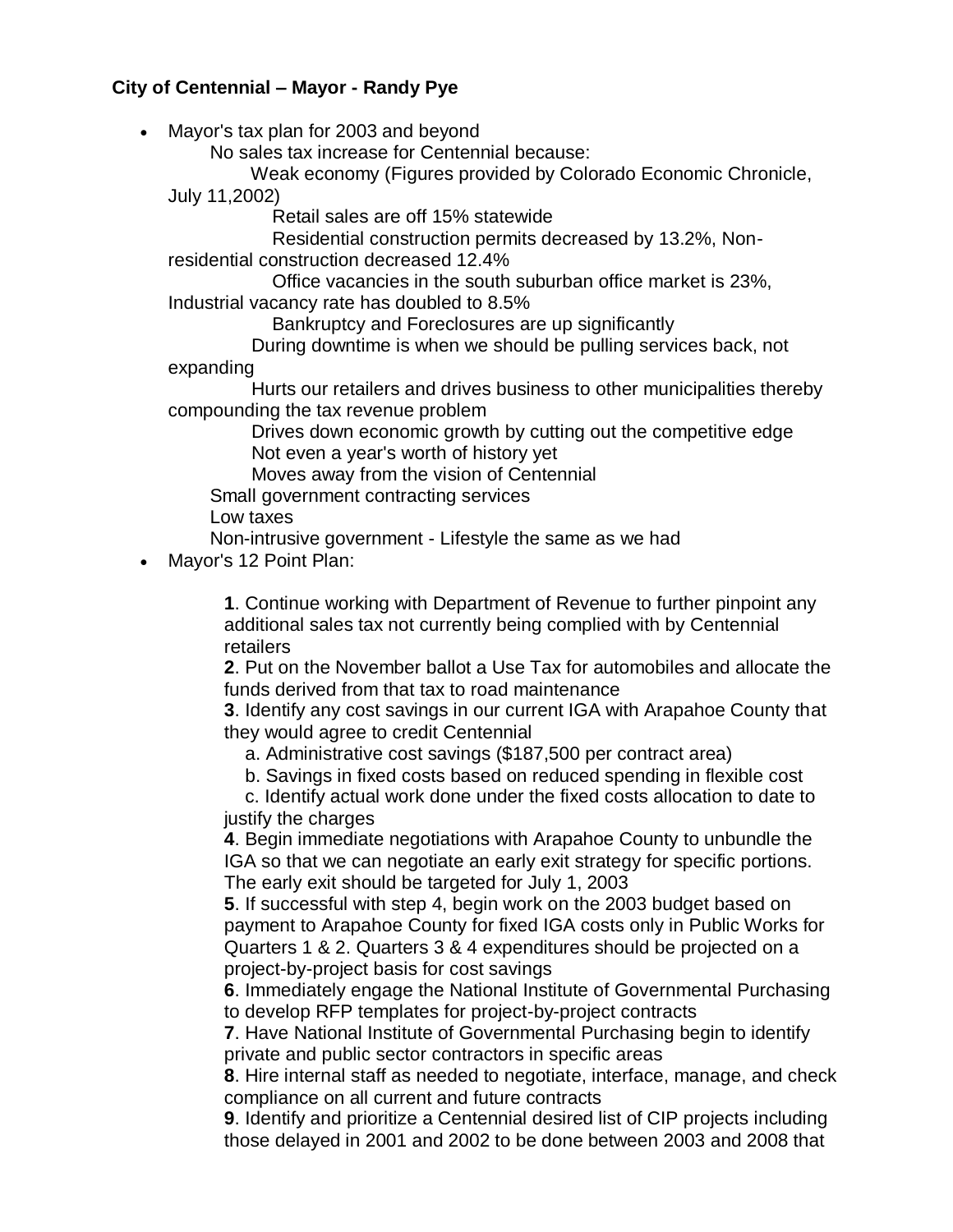would be eligible for matching funds from other agencies **10**. Begin work with bonding companies to bond out Highway User Tax Funds (HUTF) over a 5 to 10 year period of time to go before the voters in either 2002 or 2003

**11**. Work with Denver Regional Council of Governments to negotiate and facilitate through IGA' s with other entities for the timing of Transportation Improvement Projects money to coincide with our ability to fund projects from 2003 through 2008 50 that no federal or state funds are lost **12**. Aggressively pursue annexation of commercial and retail parcels connected to or surrounded by the city and undeveloped parcels in order to zone and control the development of those parcels

- A lot of tax leaves the city because Centennial does not currently have a "use" tax. If purchased in City, but delivered outside City, no tax goes to Centennial
- First discussion by City Council of tax plans will be 8 August
- Water Issues in Centennial:
- 80 % of the water comes from Denver, 15% comes from Aurora, 5% comes from wells
- Because of the high heat and low humidity in the mountains, about 50% of the water in the reservoirs has evaporated
- Will take at least 8 years to refill reservoirs assuming a normal snowfall
- This dry spell is 50% worse than the previously recorded "driest period" in the 1950's
- As of 1 August, Denver Water only has 422 days of water left, based on current usage
- Denver may drill wells to tap the underground water within Denver limits, and may also impose a ban on lawn watering in September

# **City of Centennial – Ward 4 - Betty Wotring**

- City Council is searching for a new City Clerk. Information available at: [www.centennialcolorado.com](http://www.centennialcolorado.com/)
- Annual pancake breakfast and Centennial's 2nd birthday party will be at deKoevend Park, shelter C (6631 S University Blvd) from 8:00 to 10:00 a.m. on September 14. Family fun activities will continue until 11:00 a.m.

## **Centennial Public Transportation Committee - Tex Elam**

- RTD wants feedback and data from Centennial on bus service, existing and proposed
- Proposing all day bus service to Denver, and service to connect the eastern and western portions of the City using Arapahoe Road
- Committee proposing 3 bus routes:

 route from Parker & Arapahoe, along Arapahoe Road, to existing light rail stop at Arapahoe Community College

 route east on Smoky Hill Road, south on Liverpool, then west on Arapahoe to Parker Road, then to I-225 (existing 9 mile Park-n-Ride)

 route from Aurora to Picadilly and Smoky Hill and then west to existing Arapahoe Park-n-Ride (rush hour)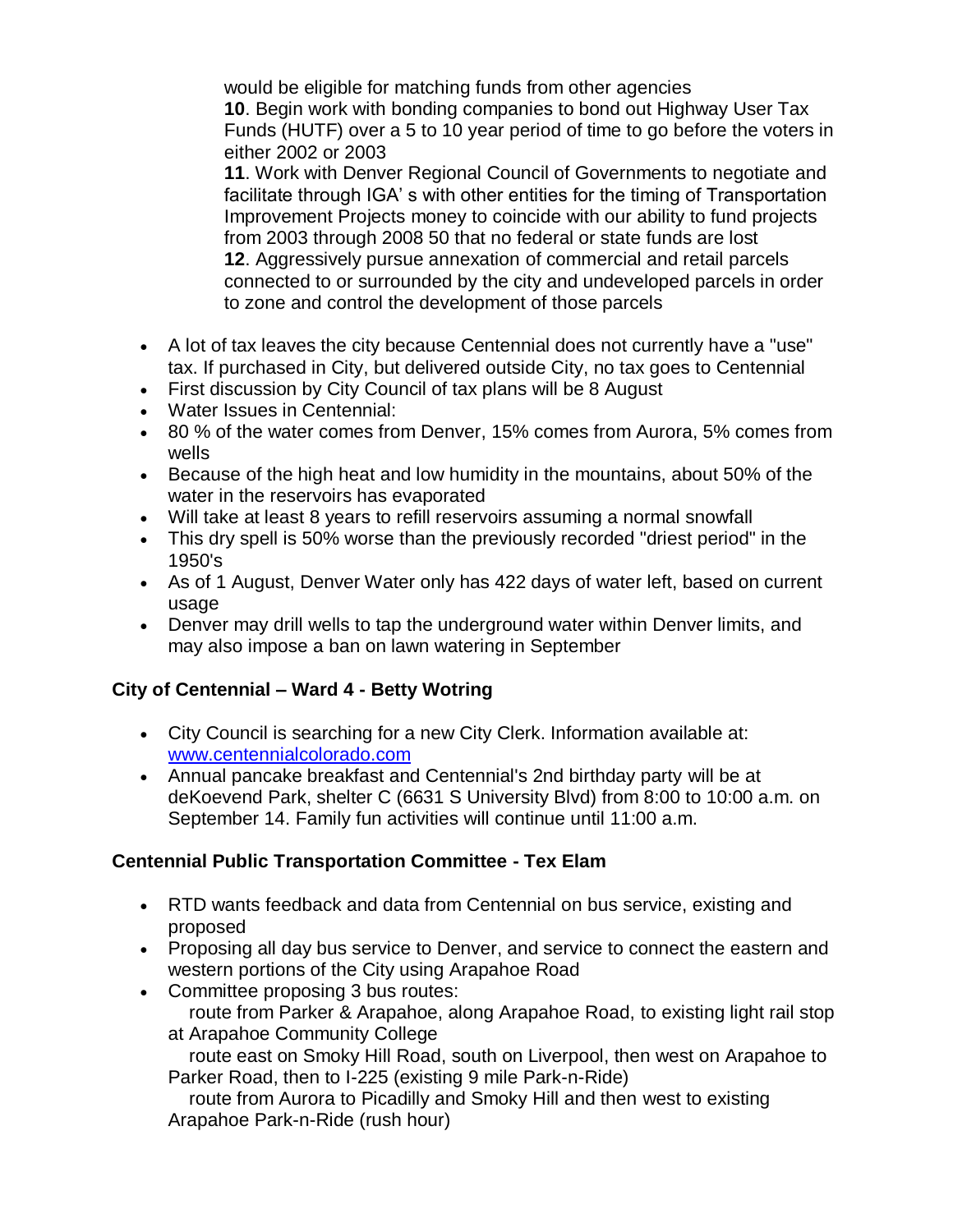Motion made by Lynn Leader, seconded by Hanna Goldberg and unanimously passed by members to support recommendation of the 3 bus routes. CenCON will provide a letter expressing support

# **CenCON Reports - President - Cathy Noon**

- The proposed ordinances have been put on hold for at least a year
- Contact will be made with the member HOAs that have not as yet paid their dues
- Because of the resignation of Tony Murray, who is moving, there is a vacancy on the Plans Committee. Volunteers needed
- City of Centennial needs a contact name for each HOA. Members are requested to provide a name at the 9 Sept. meeting. If no name is provided, the HOA President's name will be used as the default
- Motion made by Ron Weidmann, seconded by Ty Harden and passed by vote of 10 for, 3 against, to support recommendations of the Storm Water Committee (presented at June meeting). CenCON will provide a letter expressing support

## **- Treasurer - Gerry Cummins**

| Checking account<br>Previous balance: | \$714.18 | Savings account<br>Previous balance: | \$<br>1705.23 |
|---------------------------------------|----------|--------------------------------------|---------------|
| Income                                | \$0.00   | Income (Dues)                        | \$90.00       |
| <b>Expenses</b>                       | \$0.00   | (Interest)                           | \$0.00        |
| <b>Closing Balance</b>                | \$714.18 | <b>Closing Balance</b>               | 1795.23       |

#### **- Secretary - Frank Green**

• It was moved by Gerry Cummins and seconded by Ron Weidmann that the June minutes be approved. Approval was unanimous

## **- Membership - Michael Kirrane**

- Membership drive has identified five new possible members
	- 1. Bristol Cove II
	- 2. Glen Oaks
	- 3. Homestead at Willows End
	- 4. Olde Mill
	- 5. Pines